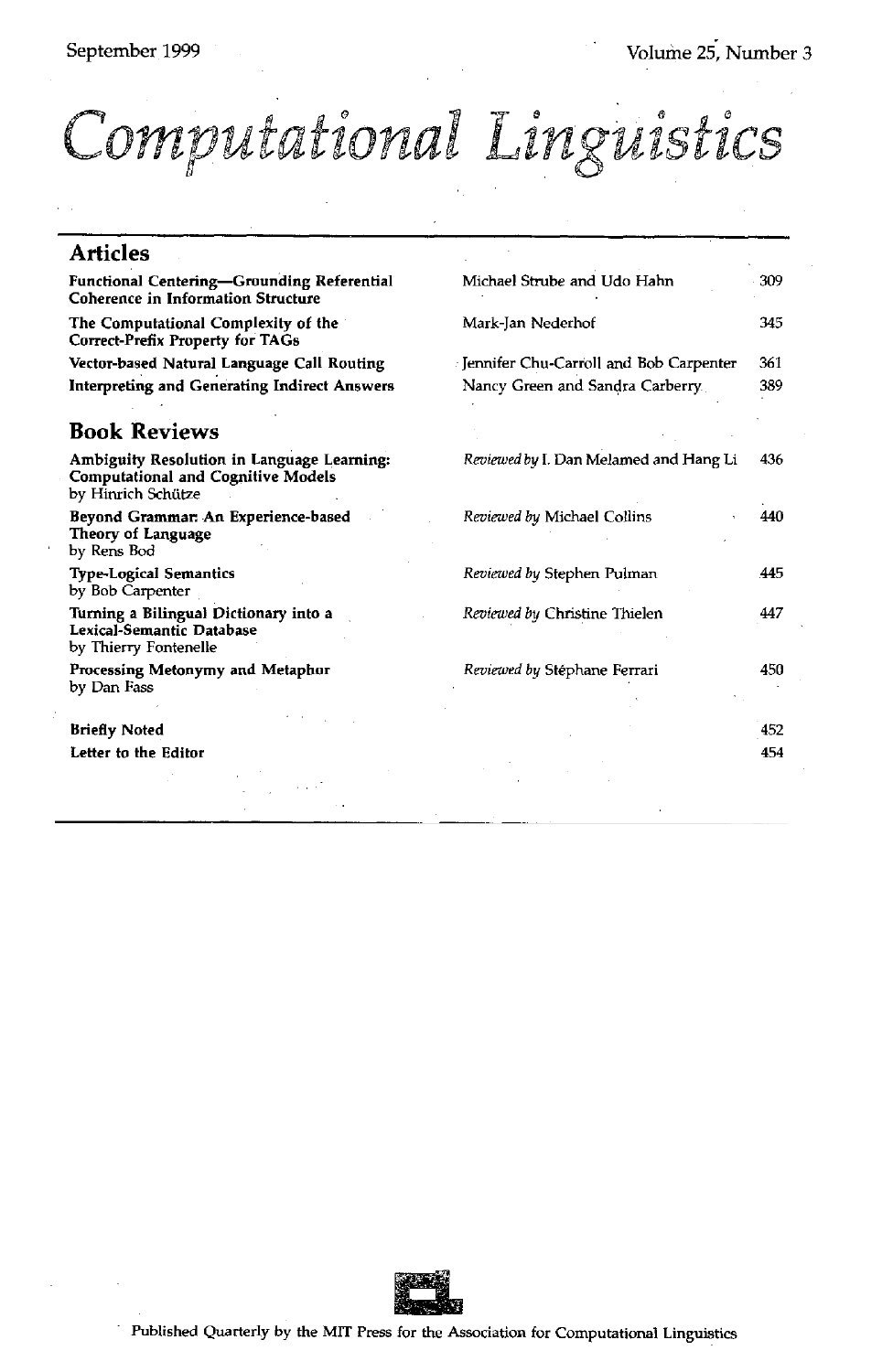#### **Editor** 1993-

Julia Hirschberg *AT&T Labs-Research 180 Park Avenue, A237 Florham Park, NJ 07932-0971*  (+1 973) 360-8330 acl@research.att.com

#### **Editorial Assistant**

Ana Pereira *AT&T Labs-Research Room A240 180 Park Avenue, P.O. Box 971 Florham Park, NJ 07932-0971*  acl@research.att.com fax: (973) 360-8970

## **Book Review Editor**

Graeme Hirst *University of Toronto Department of Computer Science Toronto, CANADA M5S 3G4*  (+1 416) 978-8747 gh@cs.toronto.edu

### **Squibs and Discussions Editor**

Pierre Isabelle *Xerox Research Centre Europe 6, chemin de Maupertuis 38240 Meylan, France*  +33 4 76 61 51 98 Pierre.Isabelle@xrce.xerox.com

#### **Editorial Board Members**  1997-99:

David Carter, *SRI International, Cambridge*  Mark Ellison, *University of Edinburgh*  Clair Gardent, *Universit~t des Saarlandes*  Marcus Kracht, Freie Universität Berlin Owen Rambow, *CoGenTeX, Inc.*  James Rogers, *University of Central Florida*  Andreas Stolcke, *SRI International, Menlo Park*  Gertjan van Noord, *Universffy of Groningen*  David Yarowsky, *Johns Hopkins University* 

### 1998-2000:

Steven Abney, *AT&T Labs-Research*  Chris Brew, *University of Edinburgh*  Jean Carletta, *University of Edinburgh*  Genichiro Kikul, NTT *Information and Communication Systems Labs*  Shalom Lappin, *King's College London*  Christopher Manning, *University of Sidney*  Christine Nakatani, *AT&T Labs-Research*  Philip Resnik, *University of Maryland*  Giorgio Satta, *University of Padua*  Karen Sparck-Jones, *University of Cambridge*  Dekai Wu, *Hong Kong University of Science and Technology* 

#### 1999-2001:

Michael Elhadad, *Ben Gurion University*  K6iti Hasida, *Electrotechnical Laboratory*  Marti Hearst, *University of California at Berkeley*  Andrew Kehler, *SRI International, Menlo Park*  Daniel Jurafsky, *University of Colorado*  Kevin Knight, *USC b~formation Sciences Institute*  Elizabeth Shriberg, *SRI International, Menlo Park*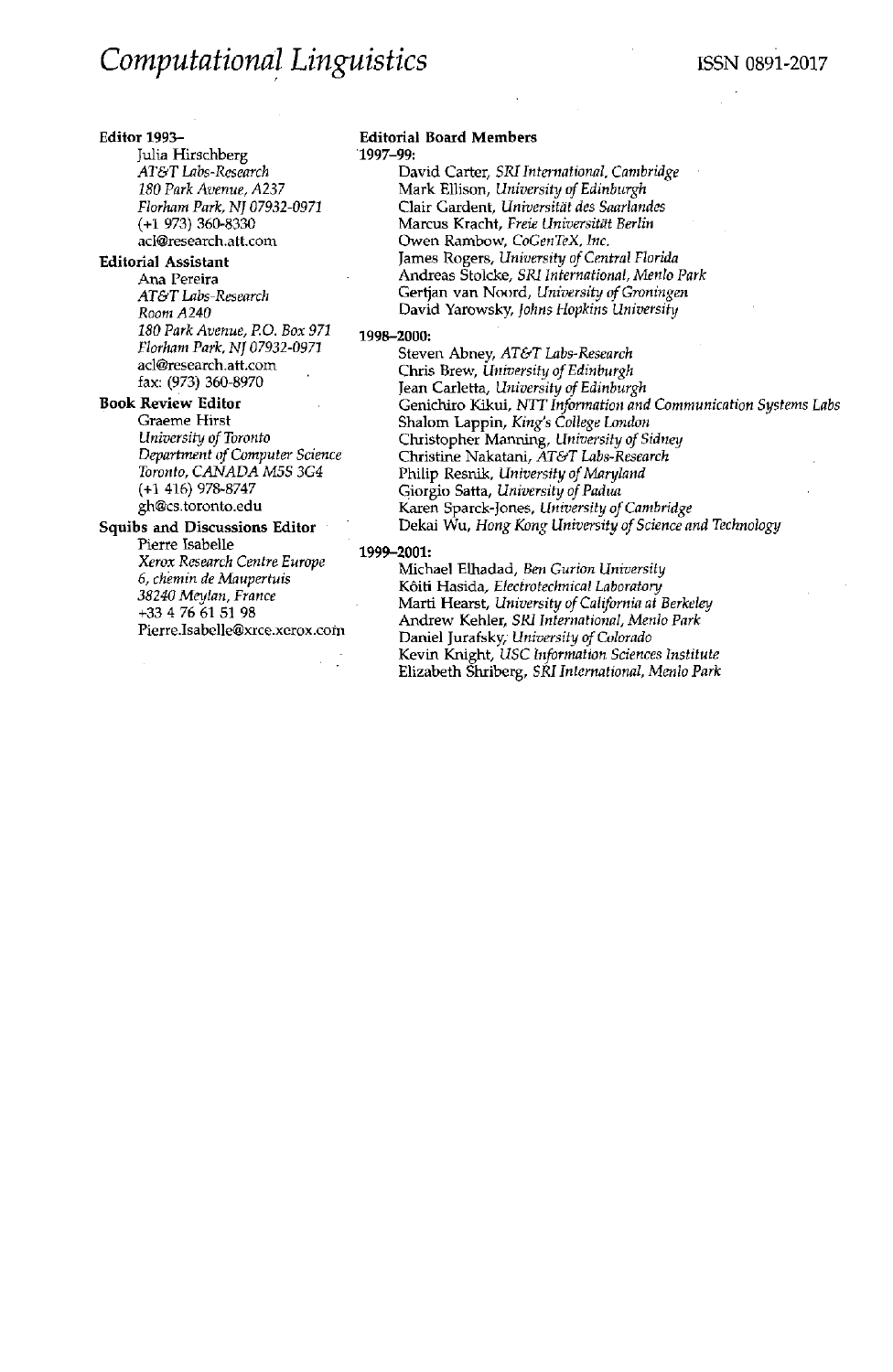# *Computational Linguistics*

| <b>Articles</b>                                                                                               |                                               |     |
|---------------------------------------------------------------------------------------------------------------|-----------------------------------------------|-----|
| <b>Functional Centering—Grounding Referential</b><br><b>Coherence in Information Structure</b>                | Michael Strube and Udo Hahn                   | 309 |
| The Computational Complexity of the<br><b>Correct-Prefix Property for TAGs</b>                                | Mark-Jan Nederhof                             | 345 |
| Vector-based Natural Language Call Routing                                                                    | Jennifer Chu-Carroll and Bob Carpenter        | 361 |
| <b>Interpreting and Generating Indirect Answers</b>                                                           | Nancy Green and Sandra Carberry               | 389 |
| <b>Book Reviews</b>                                                                                           |                                               |     |
| Ambiguity Resolution in Language Learning:<br><b>Computational and Cognitive Models</b><br>by Hinrich Schütze | <i>Reviewed by I. Dan Melamed and Hang Li</i> | 436 |
| Beyond Grammar: An Experience-based<br>Theory of Language<br>by Rens Bod                                      | Reviewed by Michael Collins                   | 440 |
| <b>Type-Logical Semantics</b><br>by Bob Carpenter                                                             | Reviewed by Stephen Pulman                    | 445 |
| Turning a Bilingual Dictionary into a<br>Lexical-Semantic Database<br>by Thierry Fontenelle                   | Reviewed by Christine Thielen                 | 447 |
| Processing Metonymy and Metaphor<br>by Dan Fass                                                               | Reviewed by Stéphane Ferrari                  | 450 |
| <b>Briefly Noted</b>                                                                                          |                                               | 452 |
| Letter to the Editor                                                                                          |                                               | 454 |